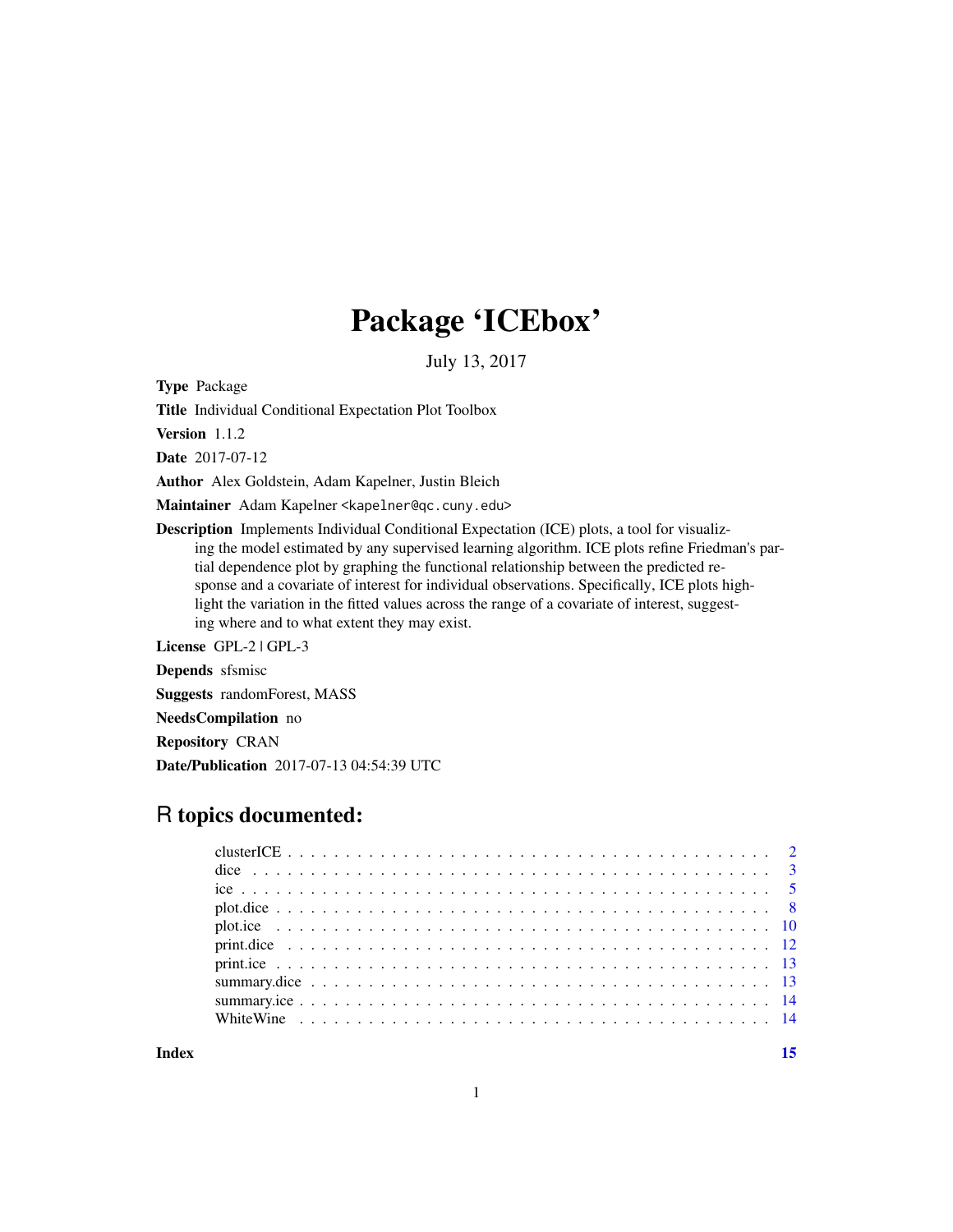<span id="page-1-0"></span>

#### Description

Clustering if ICE and d-ICE curves by kmeans. All curves are centered to have mean 0 and then kmeans is applied to the curves with the specified number of clusters.

#### Usage

```
clusterICE(ice_obj, nClusters, plot = TRUE, plot_margin = 0.05,
           colorvec, plot_pdp = FALSE, x_quantile = FALSE,
           avg_lwd = 3, centered = FALSE,
           plot_legend = FALSE, ...)
```
#### Arguments

| ice_obj     | Object of class ice or dice to cluster.                                                                                                       |
|-------------|-----------------------------------------------------------------------------------------------------------------------------------------------|
| nClusters   | Number of clusters to find.                                                                                                                   |
| plot        | If TRUE, plots the clusters.                                                                                                                  |
| plot_margin | Extra margin to pass to ylim as a fraction of the range of cluster centers.                                                                   |
| colorvec    | Optional vector of colors to use for each cluster.                                                                                            |
| plot_pdp    | If TRUE, the PDP (ice object) or d-PDP (dice object) is plotted with a dotted<br>black line and highlighted in yellow.                        |
| x_quantile  | If TRUE, the plot is drawn with the x-axis taken to be quantile(gridpts). If<br>FALSE, the predictor's original scale is used.                |
| avg_lwd     | Average line width to use when plotting the cluster means. Line width is pro-<br>portional to the cluster's size.                             |
| centered    | If TRUE, all cluster means are shifted to be to be 0 at the minimum value of the<br>predictor. If FALSE, the original cluster means are used. |
| plot_legend | If TRUE a legend mapping line colors to the proportion of the data in each cluster<br>is added to the plot.                                   |
| .           | Additional arguments for plotting.                                                                                                            |

#### Value

The ouput of the kmeans call (a list of class kmeans).

## See Also

ice, dice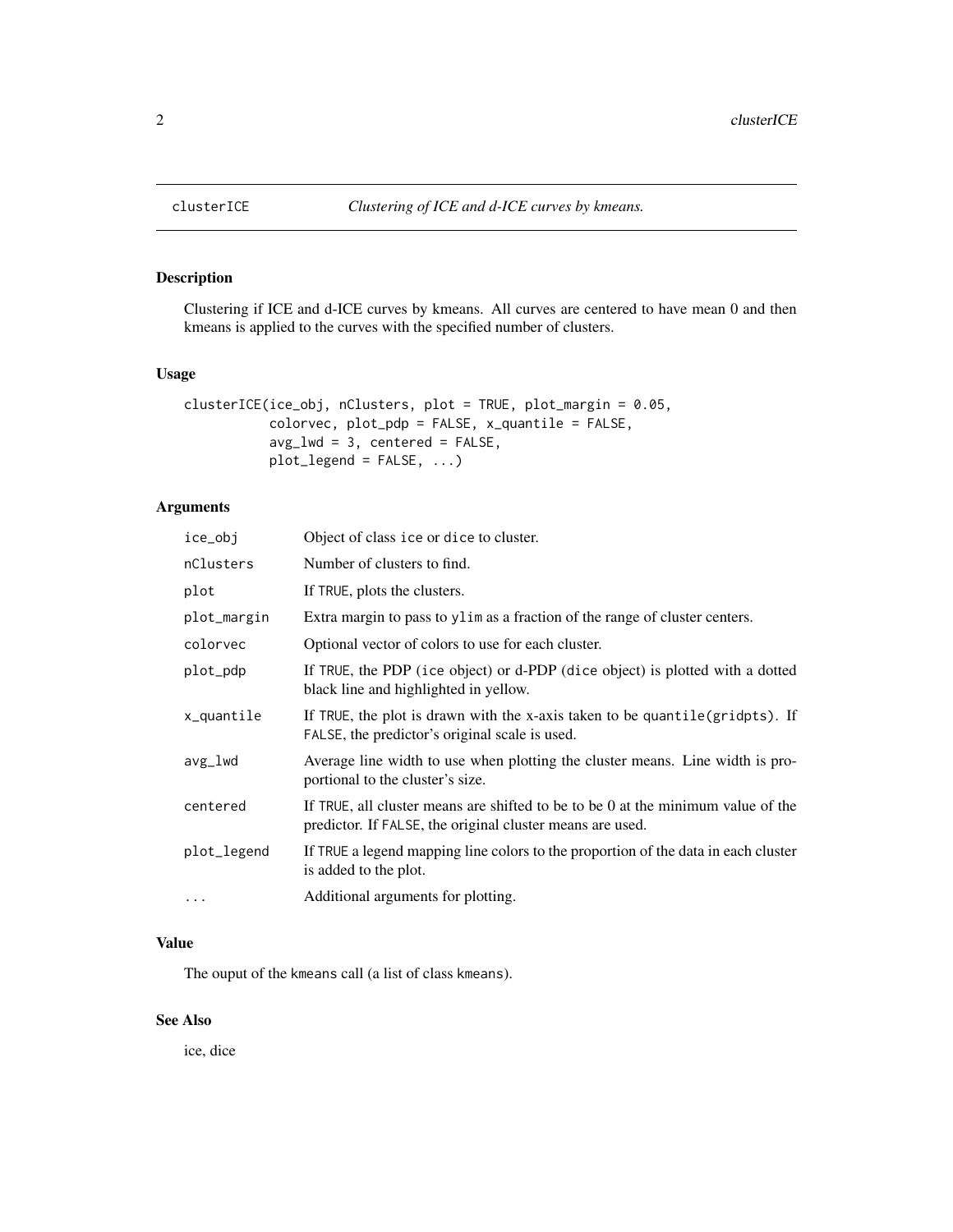<span id="page-2-0"></span>dice 3 and 3 and 3 and 3 and 3 and 3 and 3 and 3 and 3 and 3 and 3 and 3 and 3 and 3 and 3 and 3 and 3 and 3 and 3 and 3 and 3 and 3 and 3 and 3 and 3 and 3 and 3 and 3 and 3 and 3 and 3 and 3 and 3 and 3 and 3 and 3 and 3

#### Examples

```
## Not run:
require(ICEbox)
require(randomForest)
require(MASS) #has Boston Housing data, Pima
data(Boston) #Boston Housing data
X = Boston
y = X$medv
X$medv = NULL
## build a RF:
bh_r f = randomForest(X, y)## Create an 'ice' object for the predictor "age":
bh.ice = ice(object = bh_rf, X = X, y = y, predictor = "age",
            frac_to_b = .1)
## cluster the curves into 2 groups.
clusterICE(bh.ice, nClusters = 2, plot_legend = TRUE)
## cluster the curves into 3 groups, start all at 0.
clusterICE(bh.ice, nClusters = 3, plot_legend = TRUE, center = TRUE)
## End(Not run)
```
dice *Creates an object of class* dice*.*

#### Description

Estimates the partial derivative function for each curve in an ice object. See Goldstein et al (2013) for further details.

#### Usage

dice(ice\_obj, DerivEstimator)

#### Arguments

| ice_obi | Object of class ice. This function generates partial derivative estimates for each<br>row in ice_obj\$ice_curves.                                                                                                                                                                                                                                                                                                |
|---------|------------------------------------------------------------------------------------------------------------------------------------------------------------------------------------------------------------------------------------------------------------------------------------------------------------------------------------------------------------------------------------------------------------------|
|         | Derivelstimator Optional function with a single argument y. Returns the estimated partial deriva-<br>tive of a function sampled at the points (ice_obj\$gridpts, $y$ ). If omitted, the<br>default (a) smooths (ice_obj\$gridpts,y) using supsmu and then (b) uses the<br>D1tr function ("discrete first derivative using simple difference ratios") found in<br>the sfsmisc package to estimate the derivative. |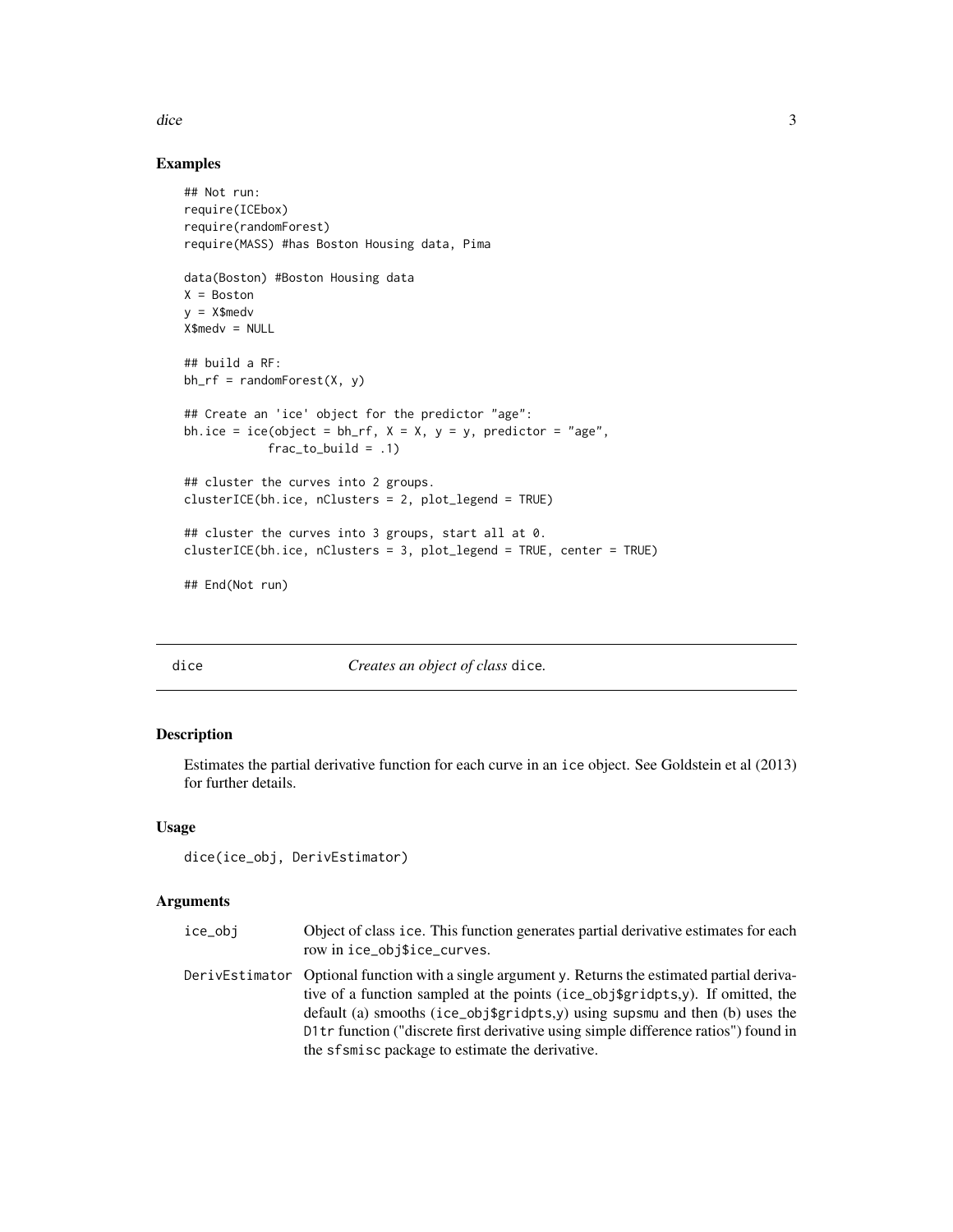#### Value

A list of class dice with the following elements. Most are passed directly through from ice\_object and exist to enable various plotting facilities.

| d_ice_curves | Matrix of dimension nrow(Xice) by length(gridpts). Each row corresponds<br>to an observation's d-ICE curve, estimated at the values of predictor in gridpts.         |
|--------------|----------------------------------------------------------------------------------------------------------------------------------------------------------------------|
| xj           | The actual values of predictor observed in the data in the order of Xice.                                                                                            |
| actual_deriv | Vector of length nrow (Xice) containing the estimated partial derivatives at the<br>value of the predictor actually found in Xice.                                   |
| sd_deriv     | Vector of length length (gridpts) with the cross-observation sd of partial deriva-<br>tive estimates. For instance $sd\_deriv[1]$ equals $sd(d\_ice\_curves[, 1])$ . |
| logodds      | Passed from ice_object. If TRUE, d_ice_curves are estimated derivatives of<br>the centered log-odds.                                                                 |
| gridpts      | Passed from ice_object.                                                                                                                                              |
| predictor    | Passed from ice_object.                                                                                                                                              |
| xlab         | Passed from ice_object.                                                                                                                                              |
| nominal_axis | Passed from ice_object.                                                                                                                                              |
| $range_y$    | Passed from ice_object.                                                                                                                                              |
| Xice         | Passed from ice_object.                                                                                                                                              |
| dpdp         | The estimated partial derivative of the PDP.                                                                                                                         |
|              |                                                                                                                                                                      |

#### References

Goldstein, A., Kapelner, A., Bleich, J., and Pitkin, E., Peeking Inside the Black Box: Visualizing Statistical Learning With Plots of Individual Conditional Expectation. (2014) Journal of Computational and Graphical Statistics, in press

Martin Maechler et al. sfsmisc: Utilities from Seminar fuer Statistik ETH Zurich. R package version 1.0-24.

#### See Also

plot.dice, print.dice, summary.dice

#### Examples

```
## Not run:
# same examples as for 'ice', but now create a derivative estimate as well.
require(ICEbox)
require(randomForest)
require(MASS) #has Boston Housing data, Pima
######## regression example
data(Boston) #Boston Housing data
X = Boston
y = X$medv
```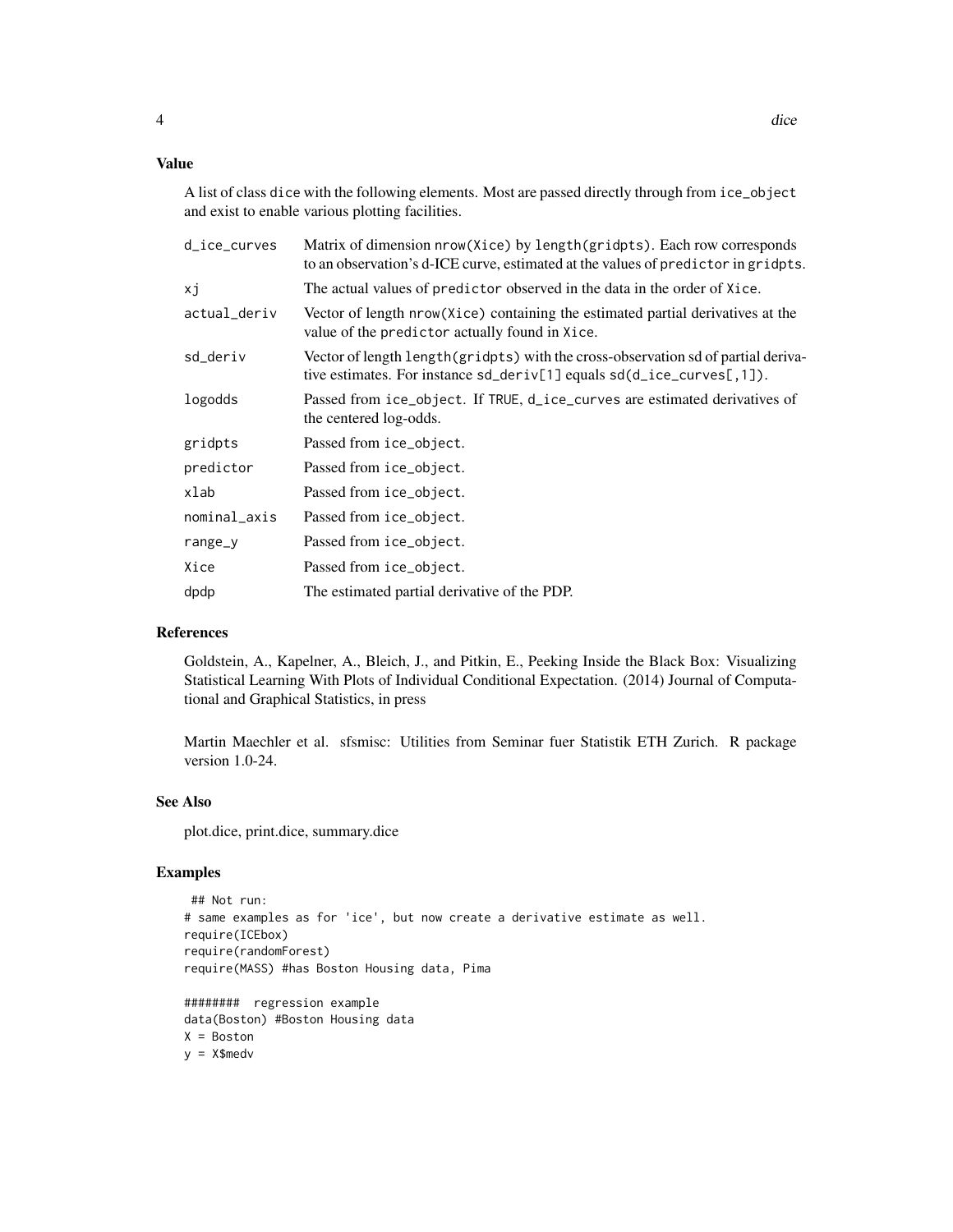```
X$medv = NULL
## build a RF:
bhd\_rf\_mod = randomForest(X, y)## Create an 'ice' object for the predictor "age":
bhd.ice = ice(object = bhd_rf_mod, X = X, y = y, predictor = "age", frac_to_build = .1)
# make a dice object:
bhd.dice = dice(bhd.ice)
#### classification example
data(Pima.te) #Pima Indians diabetes classification
y = Pima.te$type
X = Pima.teX$type = NULL
## build a RF:
pima_rf = randomForest(x = X, y = y)## Create an 'ice' object for the predictor "skin":
# For classification we plot the centered log-odds. If we pass a predict
# function that returns fitted probabilities, setting logodds = TRUE instructs
# the function to set each ice curve to the centered log-odds of the fitted
# probability.
pima.ice = ice(object = pima_rf, X = X, predictor = "skin", logodds = TRUE,
                    predictfcn = function(object, newdata){
                         predict(object, newdata, type = "prob")[, 2]
                    }
             \, \, \,# make a dice object:
pima.dice = dice(pima.ice)
## End(Not run)
```
ice *Creates an object of class* ice*.*

#### Description

Creates an ice object with individual conditional expectation curves for the passed model object, X matrix, predictor, and response. See Goldstein et al (2013) for further details.

#### Usage

```
ice(object, X, y, predictor, predictfcn, verbose = TRUE, frac_to_build = 1,
          indices_to_build = NULL, num_grid_pts, logodds = FALSE, probit = FALSE, ...)
```
<span id="page-4-0"></span>ice 5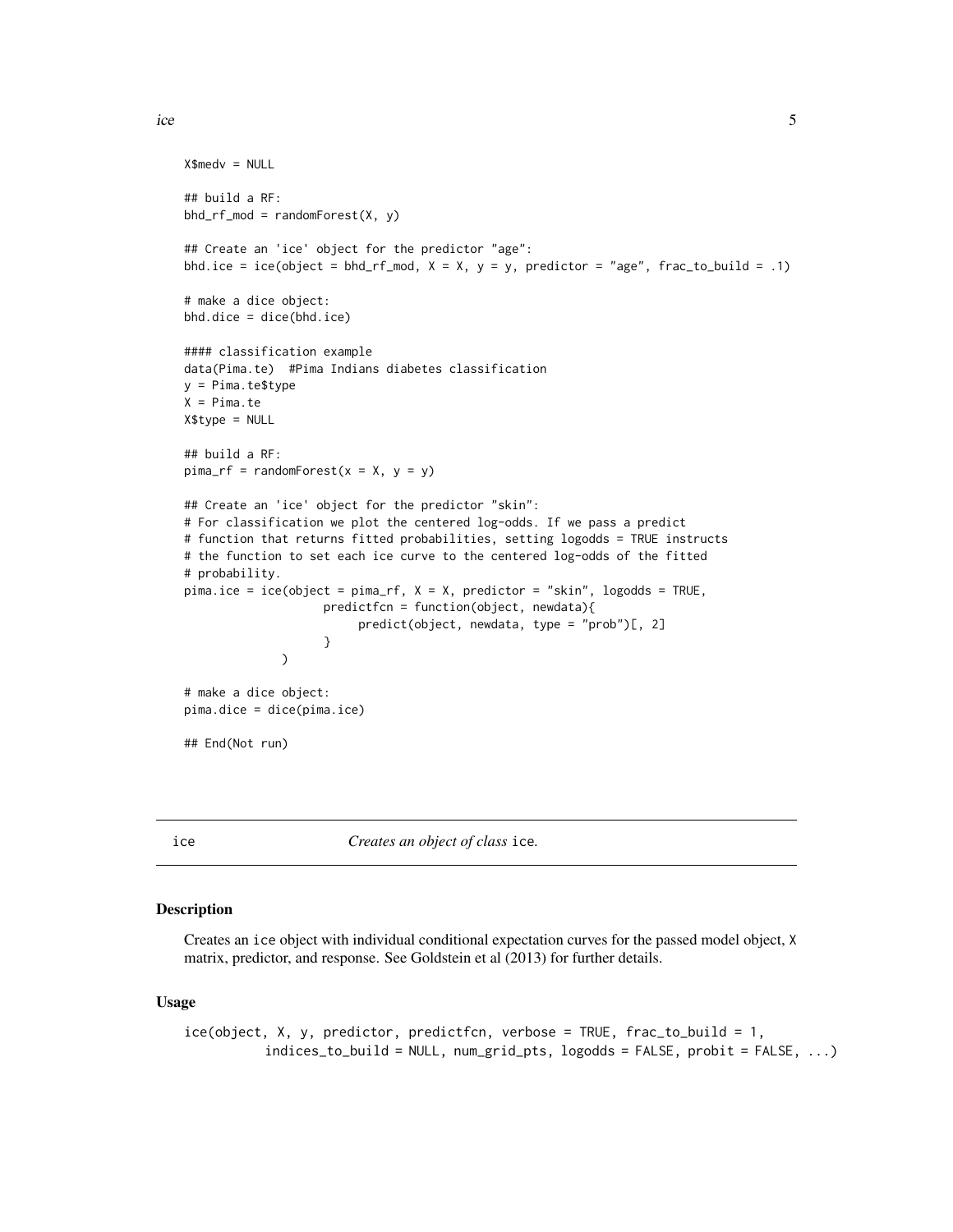## Arguments

| object           | The fitted model to estimate ICE curves for.                                                                                                                                                                                                                                                                                                                                                    |
|------------------|-------------------------------------------------------------------------------------------------------------------------------------------------------------------------------------------------------------------------------------------------------------------------------------------------------------------------------------------------------------------------------------------------|
| X                | The design matrix we wish to estimate ICE curves for. Rows are observations,<br>columns are predictors. Typically this is taken to be object's training data, but<br>this is not strictly necessary.                                                                                                                                                                                            |
| у                | Optional vector of the response values object was trained on. It is used to<br>compute y-axis ranges that are useful for plotting. If not passed, the range of<br>predicted values is used and a warning is printed.                                                                                                                                                                            |
| predictor        | The column number or variable name in X of the predictor of interest, $(x_S =$<br>X[, j]).                                                                                                                                                                                                                                                                                                      |
| predictfcn       | Optional function that accepts two arguments, object and newdata, and returns<br>an N vector of object's predicted response for data newdata. If this argument<br>is not passed, the procedure attempts to find a generic predict function corre-<br>sponding to class(object).                                                                                                                 |
| verbose          | If TRUE, prints messages about the procedure's progress.                                                                                                                                                                                                                                                                                                                                        |
| frac_to_build    | Number between 0 and 1, with 1 as default. For large X matrices or fitted models<br>that are slow to make predictions, specifying frac_to_build less than 1 will<br>choose a subset of the observations to build curves for. The subset is chosen<br>such that the remaining observations' values of predictor are evenly spaced<br>throughout the quantiles of the full X[, predictor] vector. |
| indices_to_build |                                                                                                                                                                                                                                                                                                                                                                                                 |
|                  | Vector of indices, $\subset \{1, \ldots, nrow(X)\}\$ specifying which observations to build<br>ICE curves for. As this is an alternative to setting frac_to_build, both cannot<br>be specified.                                                                                                                                                                                                 |
| num_grid_pts     | Optional number of values in the range of predictor at which to estimate each<br>curve. If missing, the curves are estimated at each unique value of predictor<br>in the X observations we estimate ICE curves for.                                                                                                                                                                             |
| logodds          | If TRUE, for classification creates PDPs by plotting the centered log-odds implied<br>by the fitted probabilities. We assume that the generic or passed predict function<br>returns probabilities, and so the flag tells us to transform these to centered logits<br>after the predictions are generated. Note: probit cannot be TRUE.                                                          |
| probit           | If TRUE, for classification creates PDPs by plotting the probit implied by the<br>fitted probabilities. We assume that the generic or passed predict function re-<br>turns probabilities, and so the flag tells us to transform these to probits after the<br>predictions are generated. Note: logodds cannot be TRUE.                                                                          |
| $\ddotsc$        | Other arguments to be passed to object's generic predict function.                                                                                                                                                                                                                                                                                                                              |

## Value

A list of class ice with the following elements.

| gridpts    | Sorted values of predictor at which each curve is estimated. Duplicates are<br>removed – by definition, elements of gridpts are unique.                   |
|------------|-----------------------------------------------------------------------------------------------------------------------------------------------------------|
| ice curves | Matrix of dimension $nrow(X)$ by length(gridpts). Each row corresponds to<br>an observation's ICE curve, estimated at the values of predictor in gridpts. |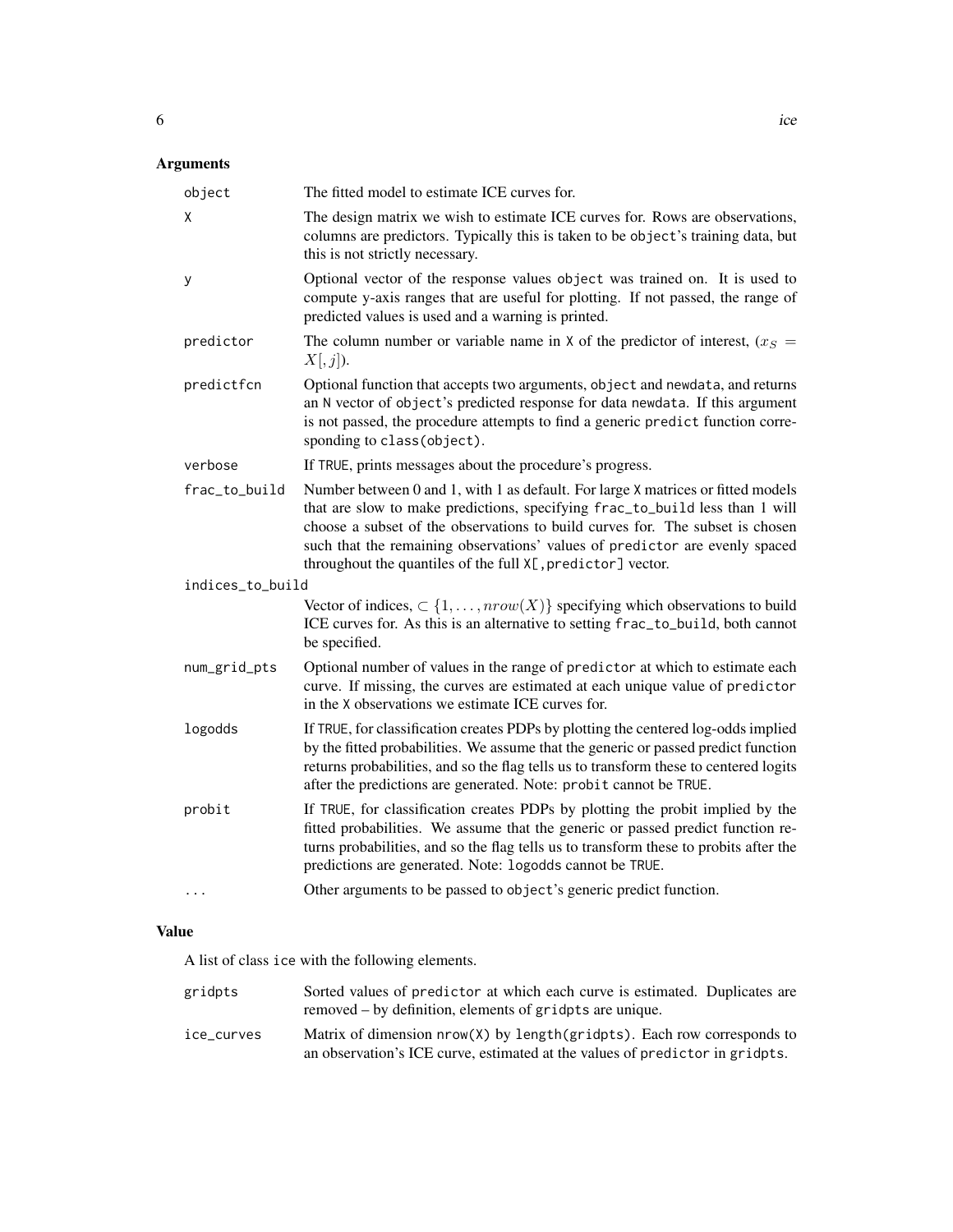| хj                 | The actual values of predictor observed in the data in the order of Xice.                                                                                                                                                                                                                                  |
|--------------------|------------------------------------------------------------------------------------------------------------------------------------------------------------------------------------------------------------------------------------------------------------------------------------------------------------|
| actual_predictions |                                                                                                                                                                                                                                                                                                            |
|                    | Vector of length nrow(X) containing the model's predictions at the actual value<br>of the predictors in the order of Xice.                                                                                                                                                                                 |
| xlab               | String with the predictor name corresponding to predictor. If predictor is a<br>column number, xlab is set to colnames(X)[, predictor].                                                                                                                                                                    |
| nominal_axis       | If TRUE, length(gridpts) is 5 or fewer; otherwise FALSE. When TRUE the plot<br>function treats the x-axis as if x is nominal.                                                                                                                                                                              |
| range_y            | If y was passed, the range of the response. Otherwise it defaults to be<br>max(ice_curves) - min(ice_curves) and a message is printed to the console.                                                                                                                                                      |
| sd_y               | If y was passed, the standard deviation of the response. Otherwise it is defaults<br>to sd(actual_predictions) and a message is printed to the console.                                                                                                                                                    |
| Xice               | A matrix containing the subset of X for which ICE curves are estimated. Obser-<br>vations are ordered to be increasing in predictor. This ordering is the same one<br>as in ice_curves, xj and actual_predictions, meaning for all these objects<br>the i-th element refers to the same observation in X.  |
| pdp                | A vector of size length (gridpts) which is a numerical approximation to the<br>partial dependence function (PDP) corresponding to the estimated ICE curves.<br>See Goldstein et al (2013) for a discussion of how the PDP is a form of post-<br>processing. See Friedman (2001) for a description of PDPs. |
| predictor          | Same as the argument, see argument description.                                                                                                                                                                                                                                                            |
| logodds            | Same as the argument, see argument description.                                                                                                                                                                                                                                                            |
| indices_to_build   |                                                                                                                                                                                                                                                                                                            |
|                    | Same as the argument, see argument description.                                                                                                                                                                                                                                                            |
| frac_to_build      | Same as the argument, see argument description.                                                                                                                                                                                                                                                            |
| predictfcn         | Same as the argument, see argument description.                                                                                                                                                                                                                                                            |

## References

Jerome Friedman. Greedy Function Approximation: A Gradient Boosting Machine. The Annals of Statistics, 29(5): 1189-1232, 2001.

Goldstein, A., Kapelner, A., Bleich, J., and Pitkin, E., Peeking Inside the Black Box: Visualizing Statistical Learning With Plots of Individual Conditional Expectation. (2014) Journal of Computational and Graphical Statistics, in press

#### See Also

plot.ice, print.ice, summary.ice

#### Examples

```
## Not run:
require(ICEbox)
require(randomForest)
require(MASS) #has Boston Housing data, Pima
```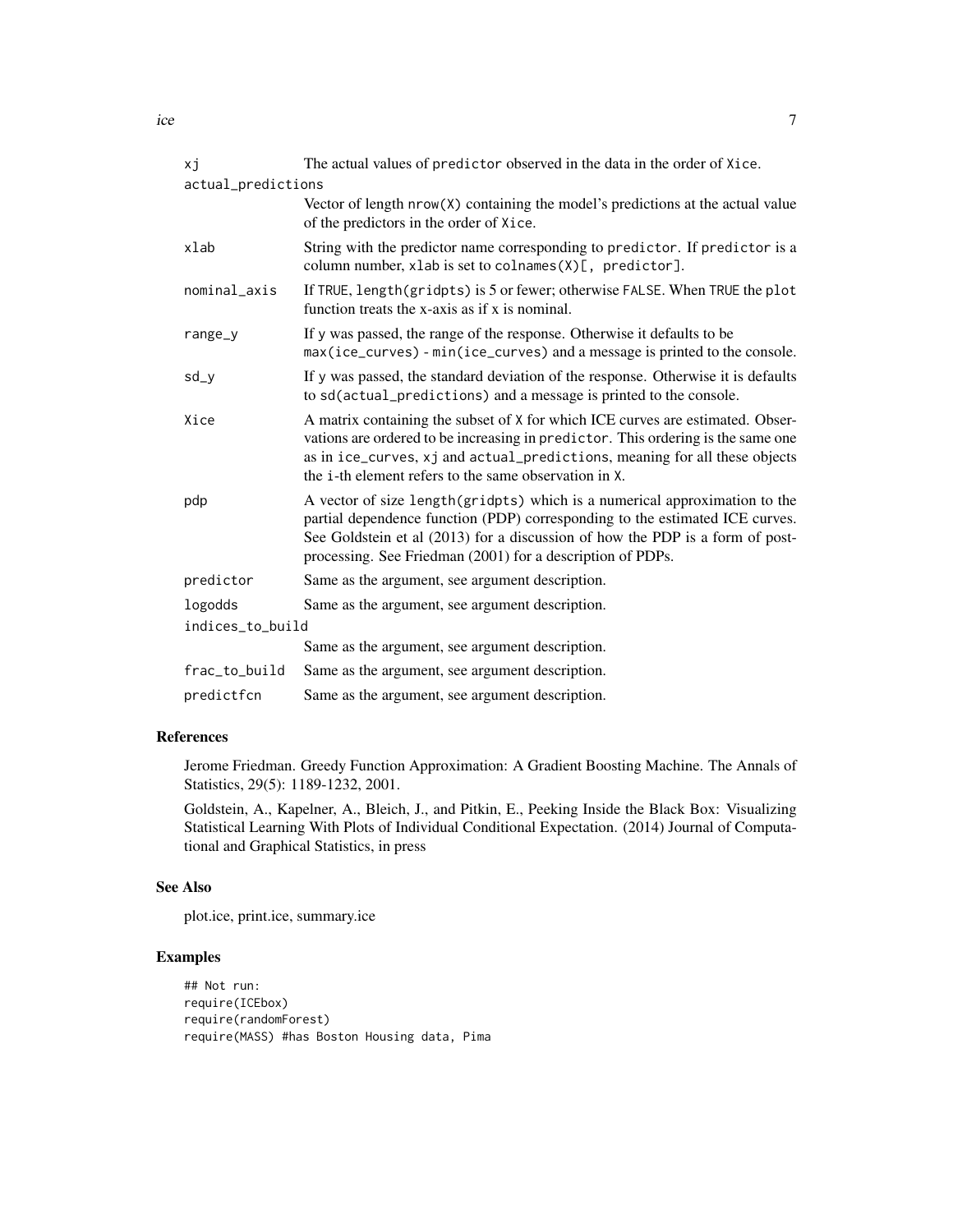```
######## regression example
data(Boston) #Boston Housing data
X = Boston
y = X$medv
X$medv = NULL
## build a RF:
bhd\_rf\_mod = randomForest(X, y)## Create an 'ice' object for the predictor "age":
bhd.ice = ice(object = bhd_rf_mod, X = X, y = y, predictor = "age", frac_to_build = .1)
#### classification example
data(Pima.te) #Pima Indians diabetes classification
y = Pima.te$type
X = Pima.teX$type = NULL
## build a RF:
pima_rf_model = randomForest(x = X, y = y)## Create an 'ice' object for the predictor "skin":
# For classification we plot the centered log-odds. If we pass a predict
# function that returns fitted probabilities, setting logodds = TRUE instructs
# the function to set each ice curve to the centered log-odds of the fitted
# probability.
pima.ice = ice(object = pima_rf_mod, X = X, predictor = "skin", logodds = TRUE,
                    predictfcn = function(object, newdata){
                         predict(object, newdata, type = "prob")[, 2]
                    }
              )
```
## End(Not run)

plot.dice *Create a plot of a* dice *object.*

#### Description

Plotting of dice objects.

#### Usage

```
## S3 method for class 'dice'
plot(x, plot_margin = 0.05, frac_to_plot = 1,plot_sd = TRUE, plot_orig_pts_deriv = TRUE, pts_preds_size = 1.5,
     colorvec, color_by = NULL, x_quantile = FALSE, plot_dpdp = TRUE,
     rug_quantile = seq(from = 0, to = 1, by = 0.1), ...
```
<span id="page-7-0"></span>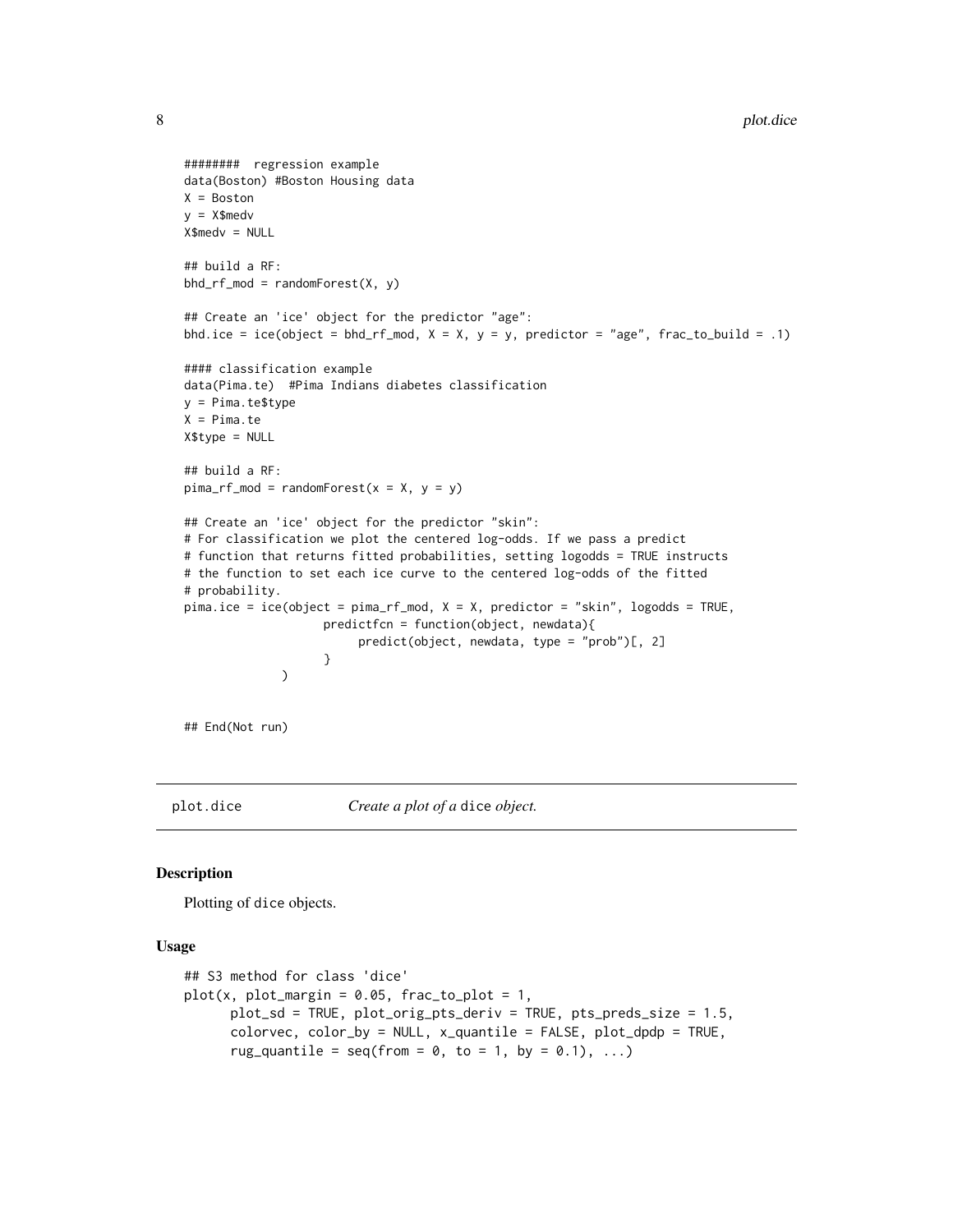#### plot.dice 9

## Arguments

| X                   | Object of class dice to plot.                                                                                                                                                                                                                                                                                                                                              |  |  |  |  |  |
|---------------------|----------------------------------------------------------------------------------------------------------------------------------------------------------------------------------------------------------------------------------------------------------------------------------------------------------------------------------------------------------------------------|--|--|--|--|--|
| plot_margin         | Extra margin to pass to ylim as a fraction of the range of $x$ \$d_ice_curves.                                                                                                                                                                                                                                                                                             |  |  |  |  |  |
| frac_to_plot        | If frac_to_plot is less than 1, randomly plot frac_to_plot fraction of the<br>curves in x\$d_ice_curves.                                                                                                                                                                                                                                                                   |  |  |  |  |  |
| plot_sd             | If TRUE, plot the cross-observation sd of partial derivatives below the derivative<br>plots.                                                                                                                                                                                                                                                                               |  |  |  |  |  |
| plot_orig_pts_deriv |                                                                                                                                                                                                                                                                                                                                                                            |  |  |  |  |  |
|                     | If TRUE, marks each curve at the location of the derivative estimate at the location<br>of predictor actually occurring in the data. If FALSE no mark is drawn.                                                                                                                                                                                                            |  |  |  |  |  |
| pts_preds_size      | Size of points to make if plot_orig_pts_deriv is TRUE.                                                                                                                                                                                                                                                                                                                     |  |  |  |  |  |
| colorvec            | Optional vector of colors to use for each curve.                                                                                                                                                                                                                                                                                                                           |  |  |  |  |  |
| color_by            | Optional variable name (or column number) in Xice to color curves by. If the<br>color_by variable has 10 or fewer unique values, a discrete set of colors is used<br>for each value and a legend is printed and returned. If there are more values,<br>curves are colored from light to dark corresponding to low to high values of the<br>variable specified by color_by. |  |  |  |  |  |
| x_quantile          | If TRUE, the plot is drawn with the x-axis taken to be quantile(gridpts). If<br>FALSE, the predictor's original scale is used.                                                                                                                                                                                                                                             |  |  |  |  |  |
| plot_dpdp           | If TRUE, the estimated derivative of the PDP is plotted and highlighted in yellow.                                                                                                                                                                                                                                                                                         |  |  |  |  |  |
| rug_quantile        | If not null, tick marks are drawn on the x-axis corresponding to the vector of<br>quantiles specified by this parameter. Forced to NULL when x_quantile is set<br>to TRUE.                                                                                                                                                                                                 |  |  |  |  |  |
| $\cdots$            | Additional plotting arguments.                                                                                                                                                                                                                                                                                                                                             |  |  |  |  |  |

#### Value

A list with the following elements.

| plot_points_indices |                                                                            |
|---------------------|----------------------------------------------------------------------------|
|                     | Row numbers of Xice of those observations presented in the plot.           |
| legend_text         | If the color by argument was used, a legend describing the map between the |
|                     | color_by predictor and curve colors.                                       |

## See Also

dice

## Examples

```
## Not run:
require(ICEbox)
require(randomForest)
require(MASS) #has Boston Housing data, Pima
```
data(Boston) #Boston Housing data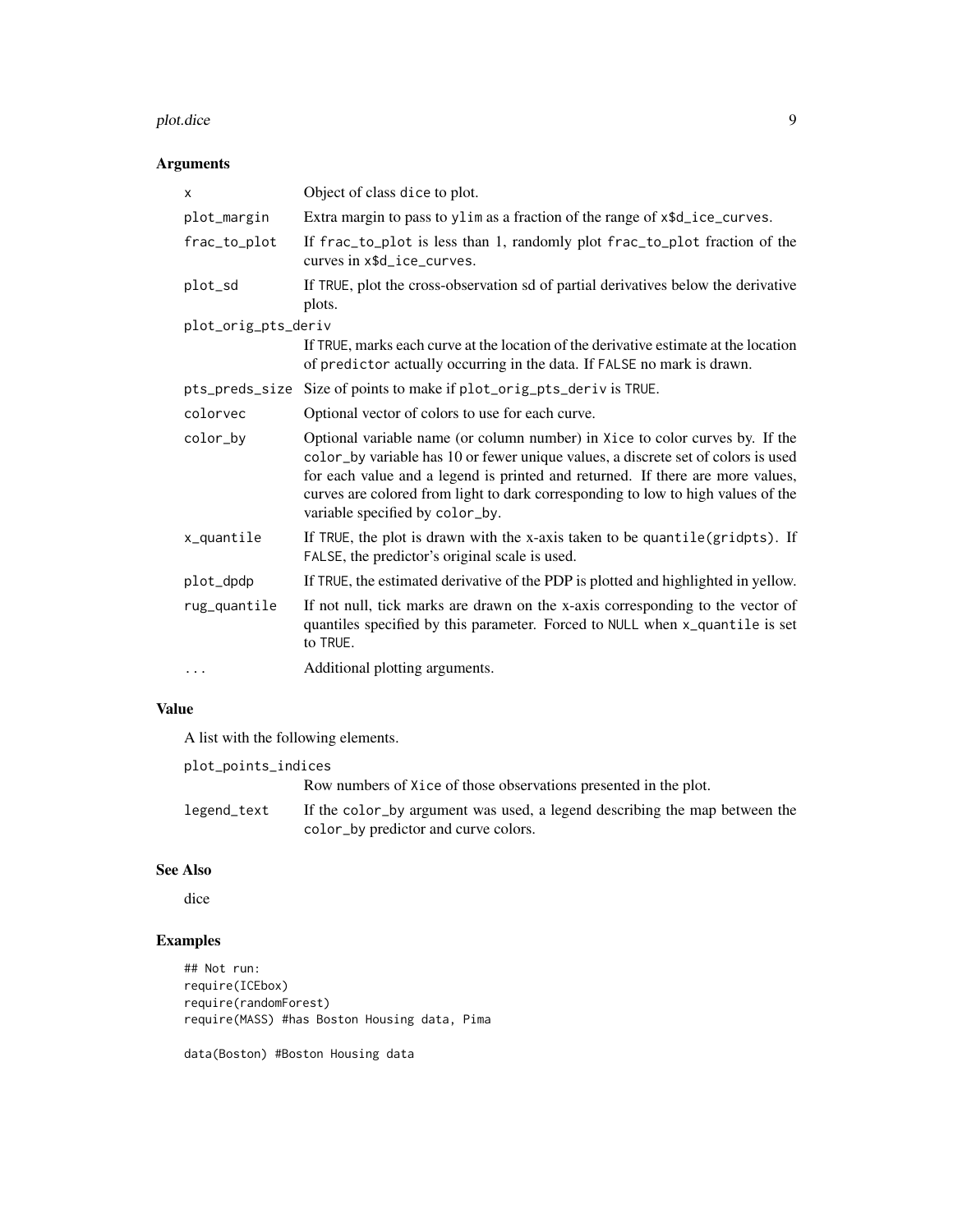```
X = Boston
y = X$medv
X$medv = NULL
## build a RF:
bhd_rf_mod = randomForest(X, y)
## Create an 'ice' object for the predictor "age":
bhd.ice = ice(object = bhd_rf_mod, X = X, y = y, predictor = "age", frac_to_build = .1)
# estimate derivatives, then plot.
bhd.dice = dice(bhd.ice)
plot(bhd.dice)
## End(Not run)
```
#### plot.ice *Plotting of* ice *objects.*

#### Description

Plotting of ice objects.

#### Usage

```
## S3 method for class 'ice'
plot(x, plot_margin = 0.05, frac_to_plot = 1,plot_points_indices = NULL, plot_orig_pts_preds = TRUE,
     pts_preds_size = 1.5, colorvec, color_by = NULL,
     x_quantile = FALSE, plot_pdp = TRUE,
     centered = FALSE, prop_range_y = TRUE,
     rug_quantile = seq(from = 0, to = 1, by = 0.1),
     centered_percentile = 0,
     point_labels = NULL, point_labels_size = NULL,
     prop_type,...)
```
#### Arguments

| x                   | Object of class ice to plot.                                                                                                                |
|---------------------|---------------------------------------------------------------------------------------------------------------------------------------------|
| plot_margin         | Extra margin to pass to ylim as a fraction of the range of $x$ sice_curves.                                                                 |
| frac_to_plot        | If frac_to_plot is less than 1, randomly plot frac_to_plot fraction of the<br>curves in $x$ice_curves.$                                     |
| plot_points_indices |                                                                                                                                             |
|                     | If not NULL, this plots only the indices of interest. If not NULL, frac_to_plot<br>must be 1 otherwise an error is thrown. Default is NULL. |
| plot_orig_pts_preds |                                                                                                                                             |
|                     | If TRUE, marks each curve at the location of the observation's actual fitted value.                                                         |
|                     | If FALSE, no mark is drawn.                                                                                                                 |

<span id="page-9-0"></span>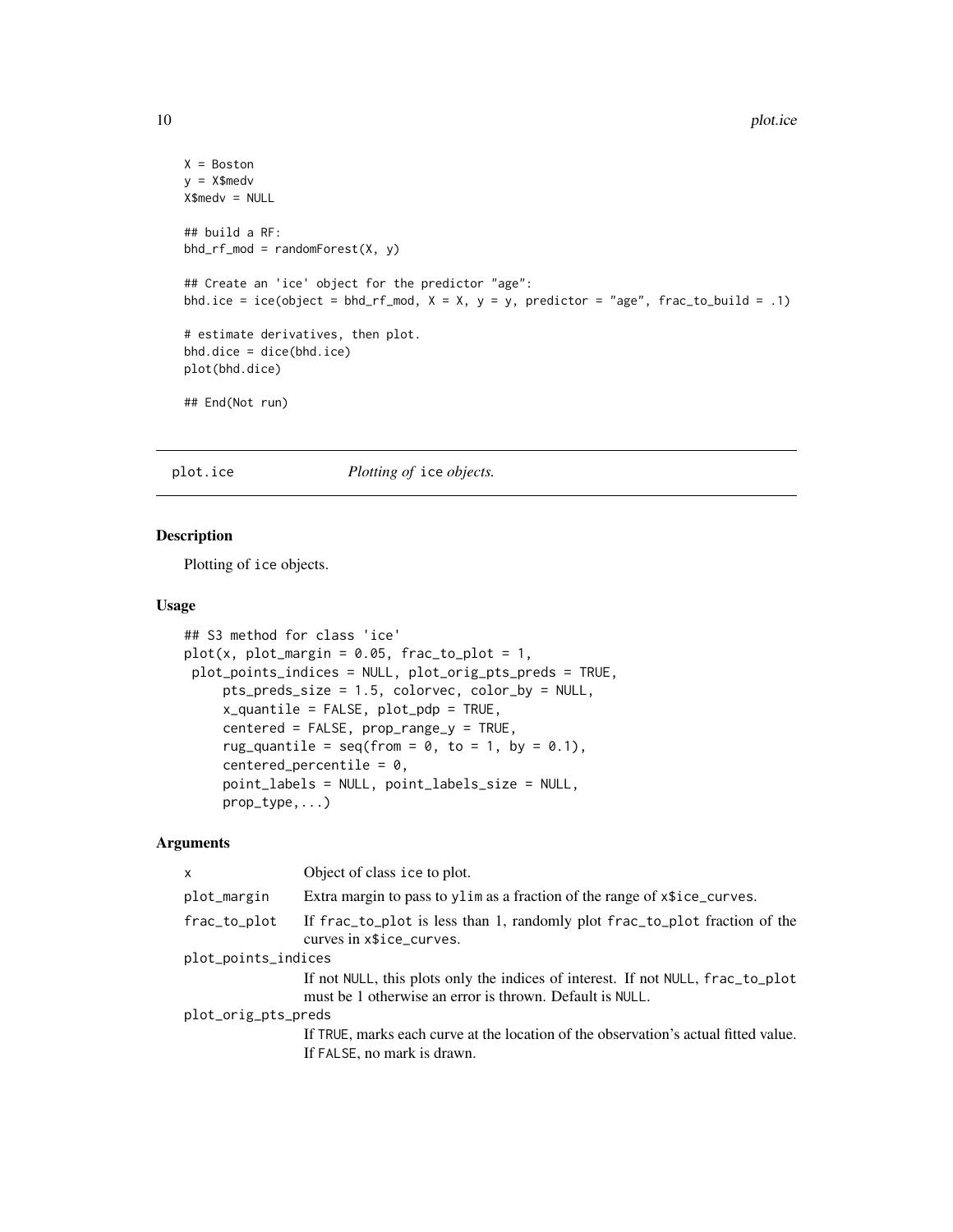#### plot.ice the state of the state of the state of the state of the state of the state of the state of the state of the state of the state of the state of the state of the state of the state of the state of the state of the s

pts\_preds\_size Size of points to make if plot\_origin\_pts\_preds is TRUE. colorvec Optional vector of colors to use for each curve. color\_by Optional variable name in Xice, column number in Xice, or data vector of the correct length to color curves by. If the color\_by variable has 10 or fewer unique values, a discrete set of colors is used for each value and a legend is printed and returned. If there are more values, curves are colored from light to dark corresponding to low to high values of the variable specified by color\_by.  $x$  quantile If TRUE, the plot is drawn with the x-axis taken to be quantile(gridpts). If FALSE, the predictor's original scale is used. plot\_pdp If TRUE, the PDP is plotted and highlighted in yellow. centered If TRUE, all curves are re-centered to be 0 at the quantile given by centered\_percentile. See Goldstein et al (2013) for details and examples. If FALSE, the original ice\_curves are plotted. prop\_range\_y When TRUE and centered=TRUE as well, the range of the right vertical axis displays the centered values as a fraction of the sd of the fitted values on actual observations if prop\_type is missing or set to "sd". If prop\_type is set to "range", the right axis displays the centered values as a fraction of the range of the fitted values over the actual observations. centered\_percentile The percentile of predictor for which all ice\_curves are "pinched together" and set to be 0. Default is .01. point\_labels If not NULL, labels to plot next to each point. Default is NULL. point\_labels\_size If not NULL, size of labels to plot next to each point. Default is NULL which means it's the size of pts\_preds\_size. rug\_quantile If not NULL, tick marks are drawn on the x-axis corresponding to the vector of quantiles specified by this parameter. Forced to NULL when x\_quantile is set to TRUE. prop\_type Scaling factor for the right vertical axis in centered plots if prop\_range\_y is TRUE. Can be one of "sd" (default) or "range". Ignored if centered and prop\_range\_y are not both TRUE. ... Other arguments to be passed to the plot function.

#### Value

A list with the following elements.

| plot_points_indices |                                                                            |
|---------------------|----------------------------------------------------------------------------|
|                     | Row numbers of Xice of those observations presented in the plot.           |
| legend_text         | If the color_by argument was used, a legend describing the map between the |
|                     | color_by predictor and curve colors.                                       |

#### See Also

ice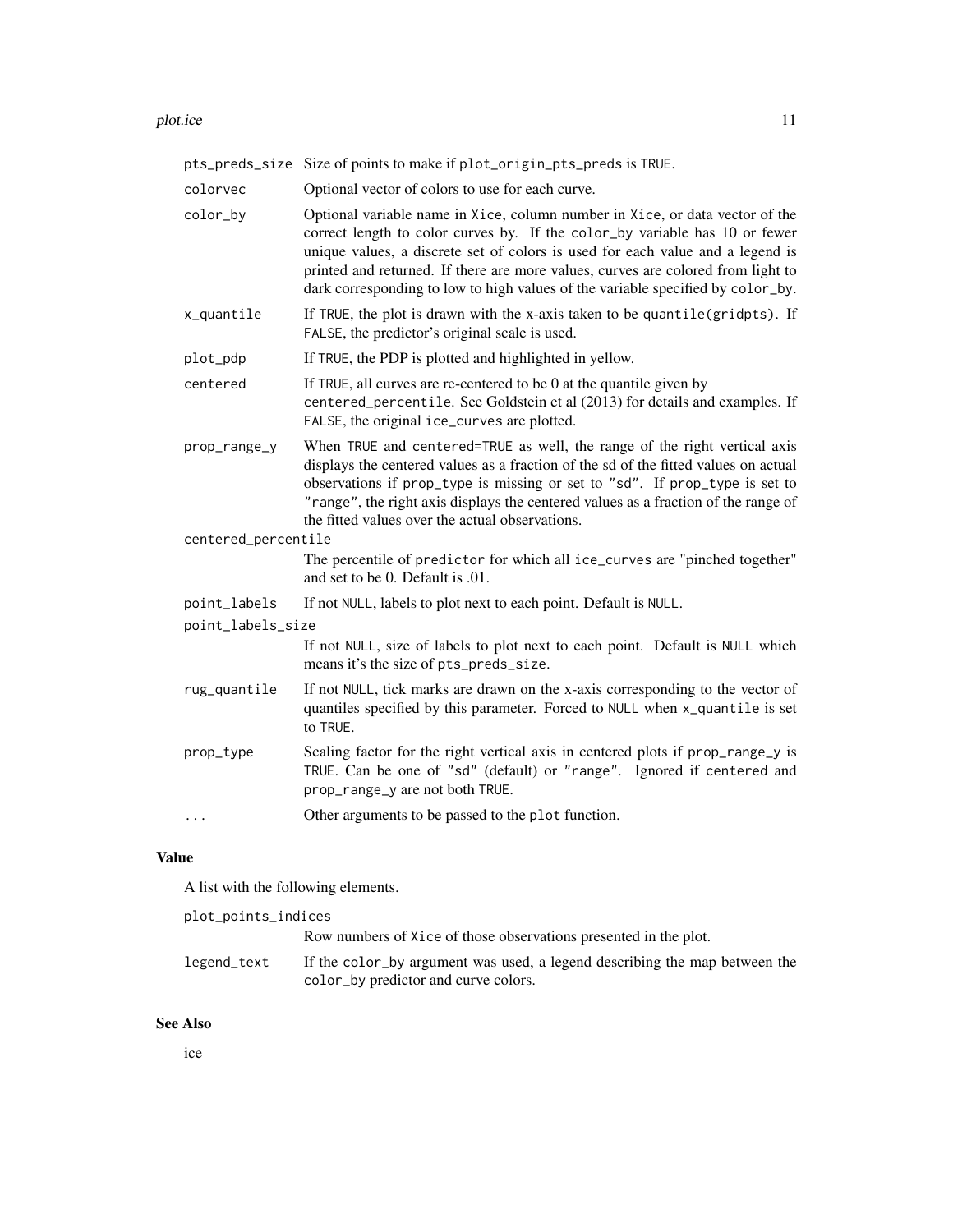#### Examples

```
## Not run:
require(ICEbox)
require(randomForest)
require(MASS) #has Boston Housing data, Pima
data(Boston) #Boston Housing data
X = Boston
y = X$medv
X$medv = NULL
## build a RF:
bhd\_rf\_mod = randomForest(X, y)## Create an 'ice' object for the predictor "age":
bhd.ice = ice(object = bhd_rf_mod, X = X, y = y, predictor = "age",
            frac_to_butild = .1)## plot
plot(bhd.ice, x_quantile = TRUE, plot_pdp = TRUE, frac_to_plot = 1)## centered plot
plot(bhd.ice, x_quantile = TRUE, plot_pdp = TRUE, frac_to_plot = 1,centered = TRUE)
## color the curves by high and low values of 'rm'.
# First create an indicator variable which is 1 if the number of
# rooms is greater than the median:
median_rm = median(X$rm)
bhd.ice$Xice$I_rm = ifelse(bhd.ice$Xice$rm > median_rm, 1, 0)
plot(bhd.ice, frac_to_plot = 1, centered = TRUE, prop_range_y = TRUE,
            x_quantile = T, plot_orig_pts_preds = T, color_by = "I_rm")
bhd.ice = ice(object = bhd_rf_mod, X = X, y = y, predictor = "age",
            frac_to_buid = 1)plot(bhd.ice, frac_to_plot = 1, centered = TRUE, prop_range_y = TRUE,
            x_quantile = T, plot_orig_pts_preds = T, color_by = y)
## End(Not run)
```
print.dice *Print method for* dice *objects.*

#### **Description**

Prints a summary of a dice object.

#### Usage

```
## S3 method for class 'dice'
print(x, \ldots)
```
<span id="page-11-0"></span>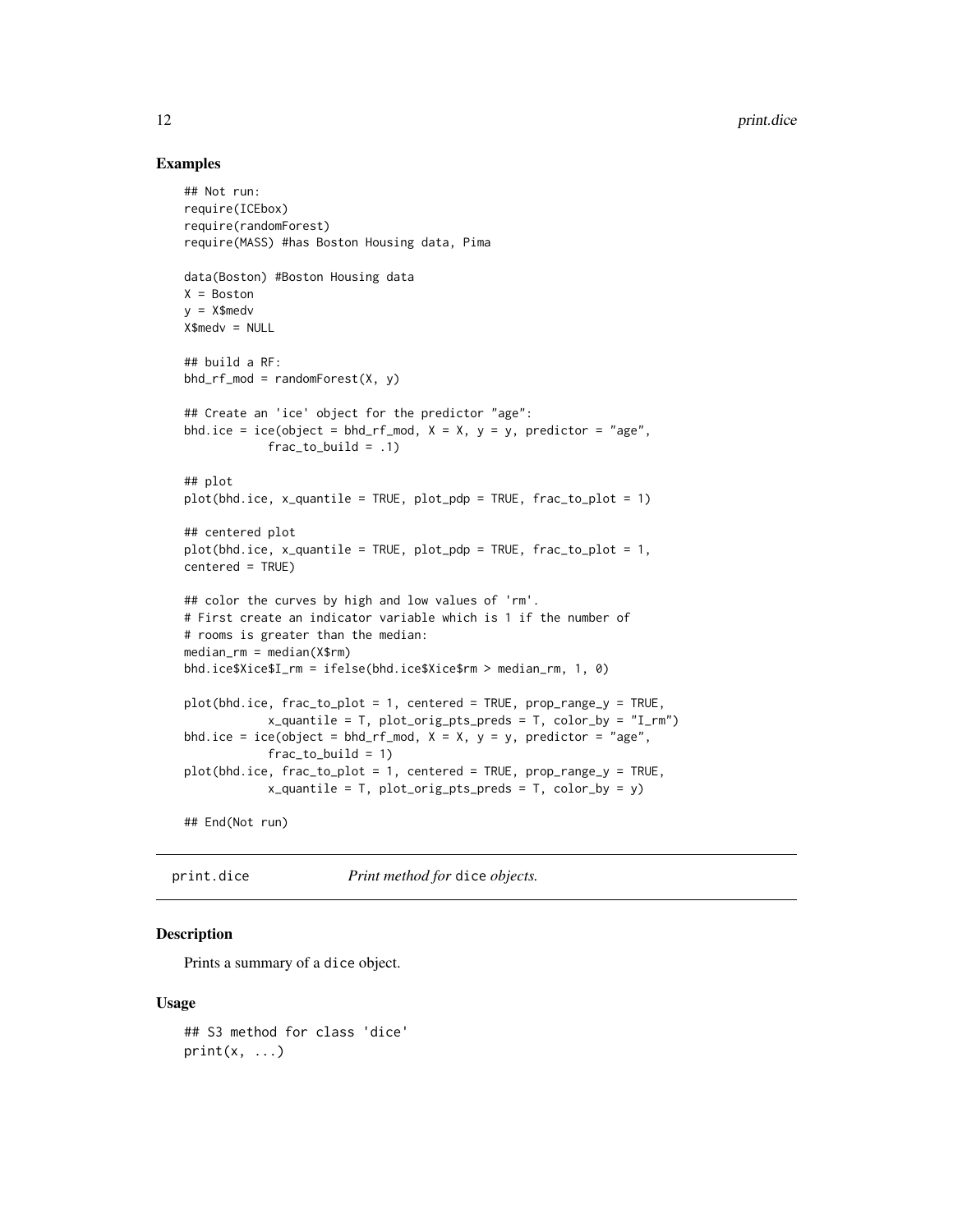#### <span id="page-12-0"></span>print.ice 13

#### Arguments

| X        | Object of class dice. |
|----------|-----------------------|
| $\cdots$ | Ignored for now.      |

print.ice *Print method for* ice *objects.*

## Description

Prints a summary of an ice object.

#### Usage

## S3 method for class 'ice'  $print(x, \ldots)$ 

## Arguments

| x        | Object of class ice. |
|----------|----------------------|
| $\cdots$ | Ignored for now.     |

summary.dice *Summary function for* dice *objects.*

## Description

Alias of print method.

#### Usage

```
## S3 method for class 'dice'
summary(object, ...)
```
## Arguments

| object               | Object of class dice. |
|----------------------|-----------------------|
| $\ddot{\phantom{0}}$ | Ignored for now.      |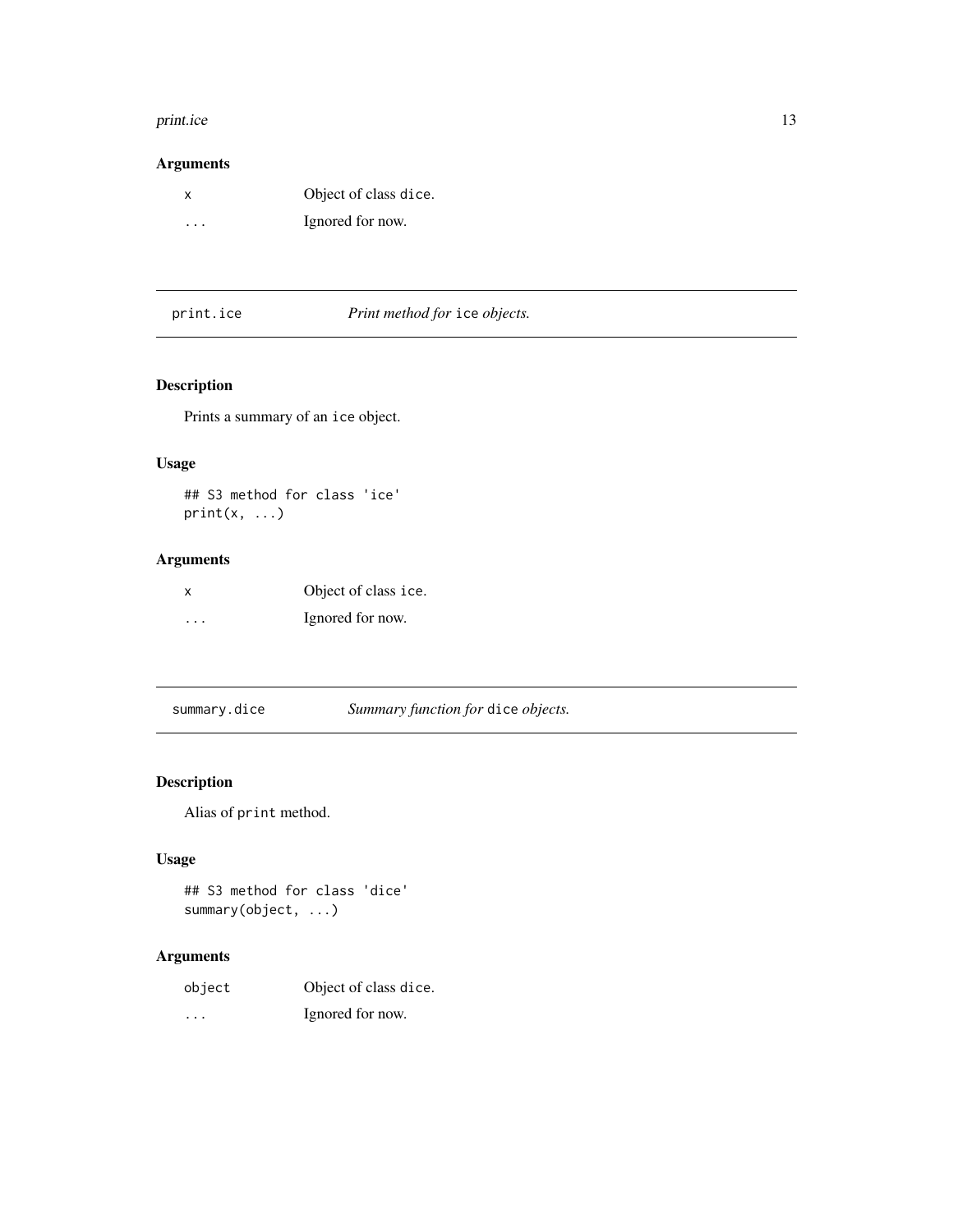<span id="page-13-0"></span>

#### Description

Alias of print method.

#### Usage

## S3 method for class 'ice' summary(object, ...)

#### Arguments

object Object of class ice. ... Ignored for now.

WhiteWine *Data concerning white wine.*

#### Description

The WhiteWine data frame has 4898 rows and 12 columns and concerns white wines from a region in Portugal. The response variable, quality, is a wine quality metric, taken to be the median preference score of three blind tasters on a scale of 1-10. The 11 covariates are physicochemical metrics of wine quality such as citric acid content, sulphates, etc.

#### Usage

WhiteWine

#### Source

K Bache and M Lichman. UCI machine learning repository, 2013. http://archive.ics.uci.edu/ml